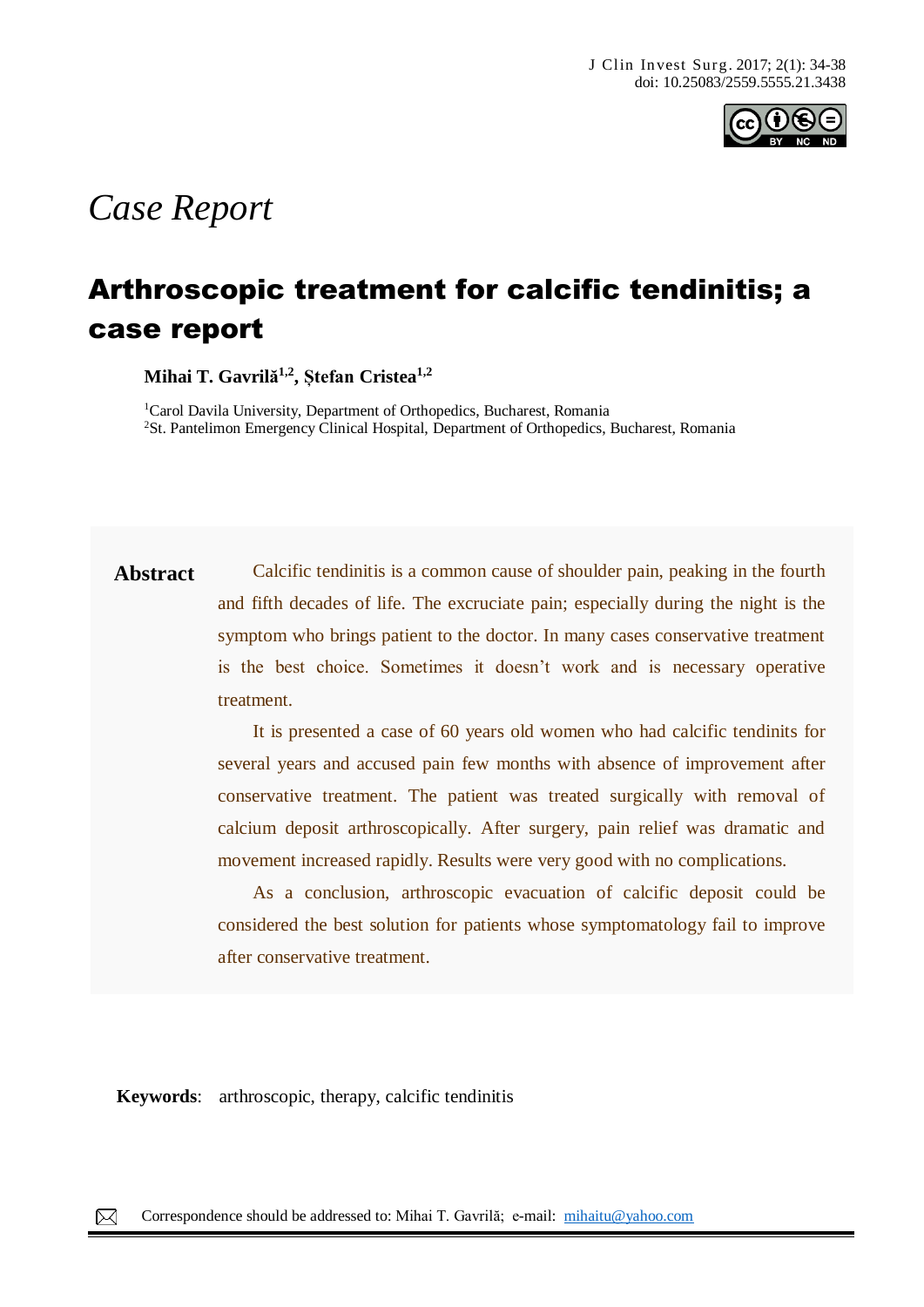### **Introduction**

Calcific tendinitis is responsible for a sever shoulder pain in patients with age between 40-60 years. The symptoms are located on, or within the supraspinatus tendon adjacent to the insertion on the greater tuberosity and can lead often to frozen shoulder. The cause of this pathology remains unknown. Some authors belief that the calcifications begins with an area of hypoperfusion in distal portion of the supraspinatus tendon, just near the insertion on greater tuberosity. The hypoperfusion is believed to initiate degenerative changes. Others think is related to minimal degenerative changes (1-4).

Sarkar and Uhthoff described three phases of the calcification process, usually termed "formative', "resorptive' and "chronic". In phase I (formative) calcium is deposited into matrix vesicles and appears chalk-like if removed. In phase II (resorptive) vascular channels appear at the periphery of the deposit and begin the calcium resorption. This stage is exceedingly painful and many patients seek treatment at this time. The calcium deposit is like cream or toothpaste. The phase III (chronic) is characterized as persistent symptoms and radiographic evidence of calcific tendinitis that does not resolve within 6 months (5-7).

The nonoperative management is the initial treatment of choice for all patients. This includes physical therapy, exercises, anti-inflammatory medications and steroid injections, needling and shock-wave therapy. If this treatment fails, the surgery should be considered (8-11). There are few contraindications for surgery and these include: medical preoperative status incompatible with surgery, local skin infection and a level of symptomatology that do not warrant surgical treatment (12-14).

#### **Case Report**

We present a case of 60 years old woman with big calcific tendinitis at left shoulder (Figure 1) for a few years, with acute symptomatology for many months.



**Figure 1.** Calcific tendinits at left shoulder

She tried to manage symptomatology with conservative treatment, but this failed, the symptoms didn't disappeared. She could not sleep during the night; the range of motion was very limited and painful and anti-inflammatory medication were without any effect (Figure 2).



**Fig 2**. Range of motion preoperative; a) frontal view, b) lateral view

At clinical examination, abduction was 35 degrees, flexion less than 40 degrees, external and internal rotation imposible. She felt pain at the insertion of supraspinatus, at the level of calcification.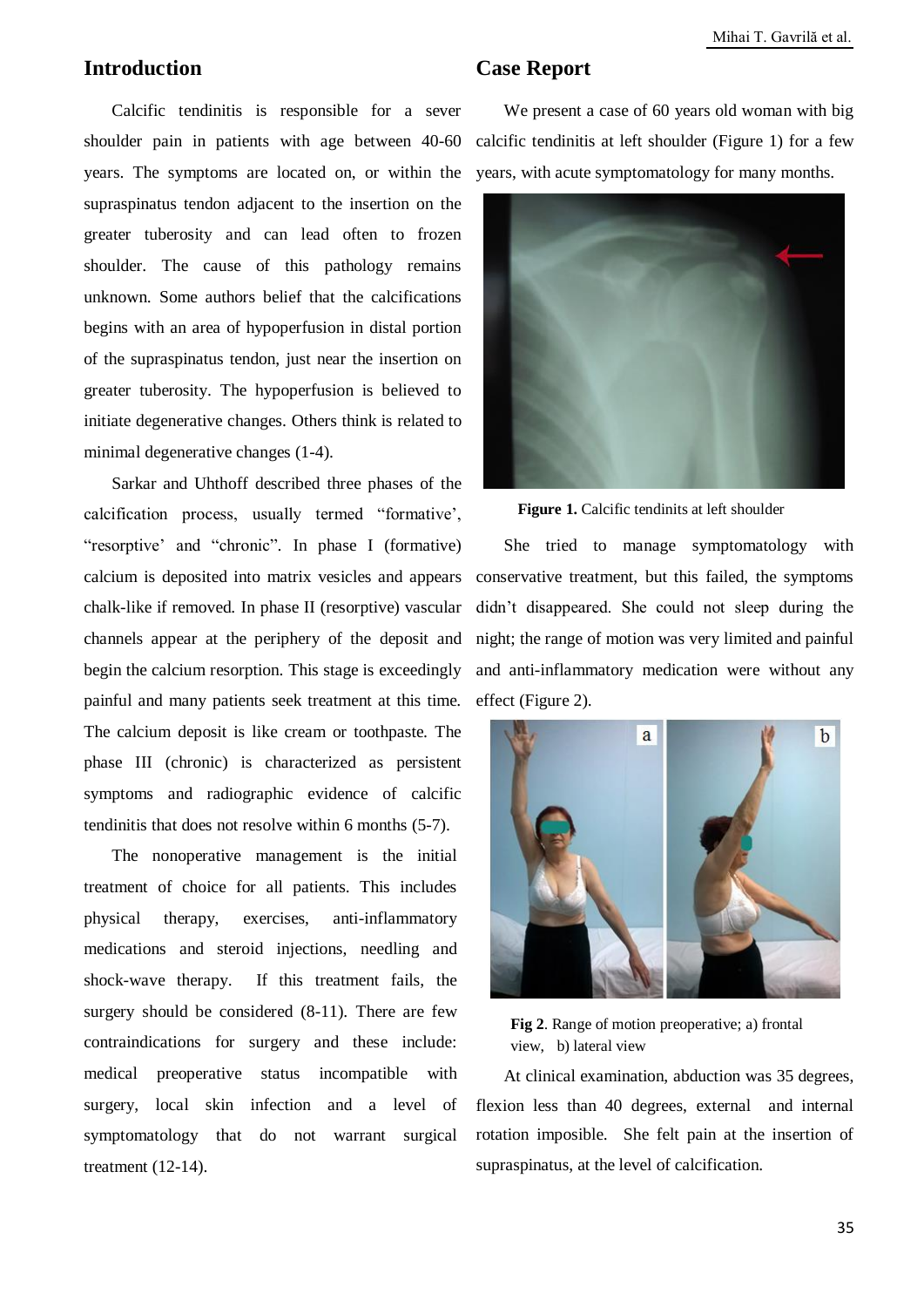intervention to be the optimal solution. An arthroscopic intervention was chosen for the avantages of this procedure: good evaluation of the joint and rotator cuff, protection of deltoid with less morbidity, minimal invasive evacuation under direct vizualization of the calcic deposit.



**Figure 3.** Beach-chair position; bony landmarks and portals marked with steril marking pen

Equipment includes the standard arthroscopic equipment, a spinal needle, a curette and a shaver. We performed the procedure with patient in beach-chair position. All bony proeminences were carefully padded. An antibiotic was administrated preoperatively. The bony landmarks of the shoulder (acromion, acromio-clavicular joint and coracoid) as well as the planned portal sites were marked on the skin with a marking pen. For surgical intervention we used posterior, anterior and lateral portals (Figure 3). After a careful inspection of the gleno-humeral joint, the scope was moved in subacromial space. We performed a rutine bursectomy and subacromial decompresion. Under direct visualisation the calcium deposit was evacuated. Because the hol resulted was

Because her condition, we consider surgical no big, a secondary suture of muscle was not necessary (Figure 4).



**Figure 4.** Arthroscopic visualisation of joint and subacromial space

After the operation the patient was imobilised for a few hours in a sling and begun immediately full passive range -of- motion exerses and active- asssited range of motion exercises. Because patients with calcific tendinitis can develop stiffness, we encouraged to perform these exercises frequently (four, or five times daily). For our patient full range of motion was regained quikly, in a few weeks (**Figure 5**). The follow up was at 2 weeks, 6 weeks, 6 months and one year.



**Figure 5.** Postoperative range of motion at one year **Discussion** 

Calcific tendinitis is a common cause of shoulder pain, peaking in the fourth and fifth decades of life. Sometimes de calcium deposit is discovered at routine imaging investigation. If is symptomatic, determines patient to go to the doctor. Often symptomatology is severe, especially during the night, limiting range of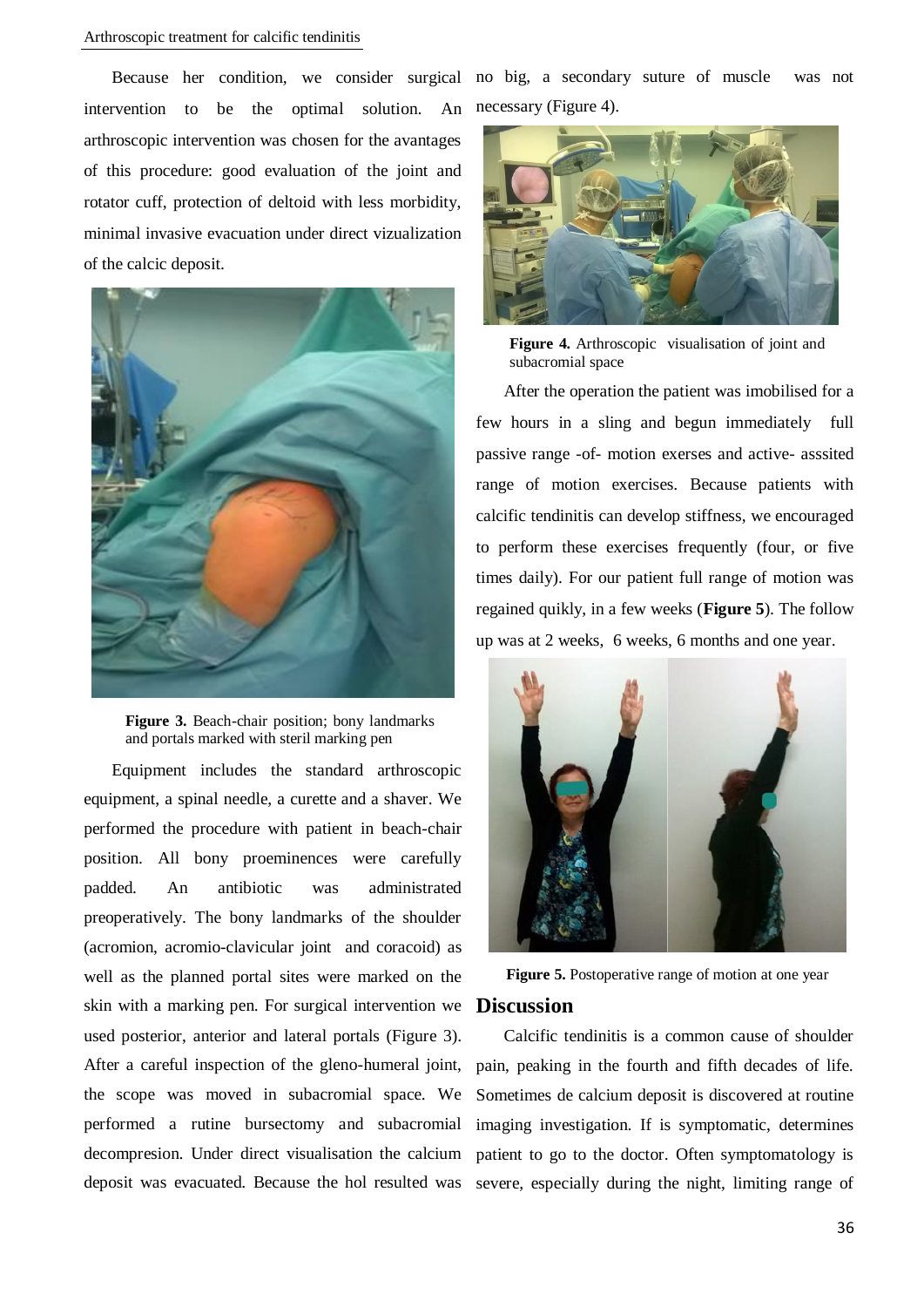motionand developing stiffness. In majority of cases the management of this condition is conservative consisting from nonsteroidal or steoirdal antiinflammatory medication, and physical therapy (15).

If this fails, surgical intervention is chosen solution. Although open technique have been successful, the arthroscopic technique has some advantages: a better visualization of glenohumeral joint and subacromial space, possibility to perform, when is necessary, decompression and less deltoid morbidity which allows patient to begin rehabilitation  $\zeta$ as soon as possible (next day after surgery). Hospitalization was very short (24 hours) and patient begun range of motion immediately (16).

#### **Conclusions**

Results were very good with no complications. We consider arthroscopic evacuation of calcific deposit the best solution for the patient whose symptomatology fail to improve after conservative treatment.

#### **References**

1. Wu JP, Walton M, Wang A, Anderson P, Wang T, Kirk TB, Zheng MH. The development of confocal arthroscopy as optical histology for rotator cuff tendinopathy. *J Microsc*. 2015; 259(3): 269-75. PMID: 25919432

<https://doi.org/10.1111/jmi.12260>

- 2. Görmeli C, Görmeli G, Yücesoy C, Ataoglu B, Kanatli U. Comparison of the results of ultrasonographic evaluation and arthroscopy in  $9$ . patients scheduled for surgery of the supraspinatus tendon rupture. *Ann Saudi Med*. 2014; 34(6): 522- 6. PMID: 25971827 [https://doi.org/10.5144/0256-](https://doi.org/10.5144/0256-4947.2014.522) [4947.2014.522](https://doi.org/10.5144/0256-4947.2014.522)
- 3. Lubowitz JH. Editorial Commentary: Options Abound for Calcific Tendonitis of the Shoulder

Without a Rotator Cuff Tear. *Arthroscopy* 2016; 32(1): 176. PMID: 26743419 <https://doi.org/10.1016/j.arthro.2015.11.003>

- 4. Lui TH. Tenosynovial (Extra-articular) Chondromatosis of the Extensor Digitorum Longus Tendon and Synovial Chondromatosis of the Ankle: Treated by Extensor Digitorum Longus Tendoscopy and Ankle Arthroscopy. *Foot Ankle Spec*. 2015; 8(5): 422-5. PMID: 25416298 <https://doi.org/10.1177/1938640014560165>
- 5. Redondo-Alonso L, Chamorro-Moriana G, Jiménez-Rejano JJ, López-Tarrida P, Ridao-Fernández C. Relationship between chronic pathologies of the supraspinatus tendon and the long head of the biceps tendon: systematic review. *BMC Musculoskelet Disord.* 2014; 15: 377. PMID: 25408141 [https://doi.org/10.1186/1471-2474-15-](https://doi.org/10.1186/1471-2474-15-377) [377](https://doi.org/10.1186/1471-2474-15-377)
- 6. Rodriguez-Merchan EC. The treatment of patellar tendinopathy. *J Orthop Traumatol.* 2013; 14(2): 77-81. PMID: 23271268 <https://doi.org/10.1007/s10195-012-0220-0>

7. Mellano CR, Shin JJ, Yanke AB, Verma NN. Disorders of the long head of the biceps tendon. *Instr Course Lect.* 2015; 64: 567-76. PMID: 25745939

- 8. Cascio BM, King D, Yen YM. Psoas impingement causing labrum tear: a series from three tertiary hip arthroscopy centers*. J La State Med Soc.* 2013; 165(2): 88-93. PMID: 23734538
- 9. Gilmer BB, DeMers AM, Guerrero D, Reid JB 3rd, Lubowitz JH, Guttmann D. Arthroscopic versus open comparison of long head of biceps tendon visualization and pathology in patients requiring tenodesis. *Arthroscopy.* 2015; 31(1): 29- 34. PMID: 25239173

<https://doi.org/10.1016/j.arthro.2014.07.025>